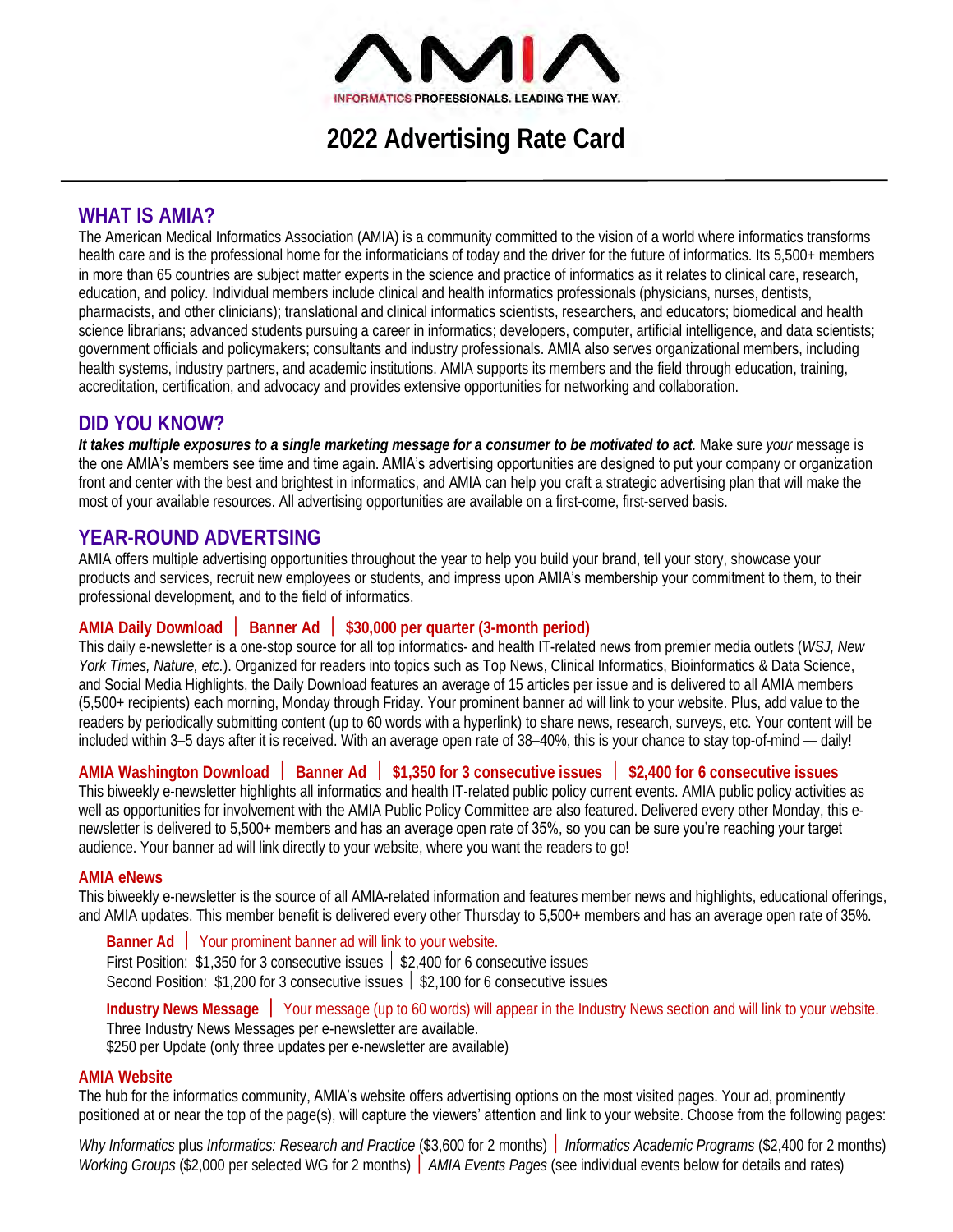## **EVENT-FOCUSED ADVERTISING**

AMIA's educational and networking events scheduled throughout 2022 provide you with event-related advertising opportunities that ensure AMIA's members will see your message time and time again. From our onsite pocket guides to our event-specific daily enewsletters and mobile apps, your company can stay top-of-mind among the most influential individuals in informatics.

# **AMIA 2022 Informatics Summit March 21–24, 2022 Chicago, IL**

This event attracts approximately 600 clinical and translational investigators, bioinformaticians, health data scientists, computational biologists, genomics researchers, public health geneticists, clinical and public health informaticians, and policy professionals focused on the research enterprise. The Informatics Summit is also a premier opportunity for students pursuing a masters and PhD track to present research, network with peers, and volunteer for leadership and scientific review.

## **Pocket Guide**

Distributed to all Informatics Summit attendees, this printed program provides quick access to vital information and helps attendees make the most of their time at the event. Make sure *your* company's ad is in the palms of the attendees' hands.

Placements & Rates:

- Back Cover \$3,000
- **· Inside Back Cover \$2,250**
- **· Inside Full Page \$1,750**

Reservation Deadline: February 24, 2022 Materials Deadline: February 28, 2022

**Website: Informatics Summit Event**  Prominently display your ad on the main event page for the Informatics Summit and on each of the subpages for the 2022 Informatics Summit. Rate: \$3,750 for 2/1/2022–3/31/2022

### **Mobile App**

This useful tool provides conference attendees with valuable details and timely updates, helps them plan and manage their time during the event, and provides the chance to network with fellow attendees. Your highly visible splash page will attract attention, and your banner ad on the home page (main navigation page) will help drive traffic to your website, as the ad will link directly there. The splash page will rotate with AMIA's Informatics Summit splash page, and the banner ad will rotate with AMIA's Informatics Summit banner.

Rate: \$4,500 Materials Deadline: March 15, 2022 This is an exclusive opportunity.

### **Daily E-newsletters**

Distributed to attendees each morning during the event, the Daily E-newsletter features the upcoming highlights of the day, important details and updates, and a recap of the previous day. With an average open rate of 50%, this is the perfect opportunity to reach this audience. Your highly visible banner ad will help drive traffic to your website, as the ad will link directly there. Each e-newsletter accommodates one ad.

#### Placements & Rates:

- Day 1 (March 21) \$1,950\*
- Day 2 (March 22) \$1,950\*
- Day 3 (March 23) \$1,950\*
- Day 4 (March 24) \$1,950\*

Reservation Deadline: March 11, 2022 Materials Deadline: March 15, 2022 \* Bundled Rate, All 4 Days: \$7,000

# **AMIA 2022 Clinical Information Conference May 24–26, 2022 Houston, TX**

AMIA's Clinical Informatics Conference (CIC) is making a mark on healthcare. CIC is where more than 600 clinician informaticists of all disciplines — physicians, nurses, physician assistants, technicians, HIT developers, data analysts, C-suite executives, and more share their innovations in bringing the technology advances out of the lab and into the patient room. Our collective goal is to leverage technology in new ways to advance healthcare delivery, access, and outcomes.

## **Pocket Guide**

Distributed to all CIC attendees, this printed program provides quick access to vital information and helps attendees make the most of their time at the event. Make sure *your* company's ad is in the palms of the attendees' hands.

Placements & Rates:

- **Back Cover \$3,000**
- Inside Back Cover \$2,500
- **· Inside Full Page \$1,750**

Reservation Deadline: April 22, 2022 Materials Deadline: April 26, 2022

**Website: CIC Event**

Prominently display your ad on the main event page for CIC and on each of the subpages for the 2022 CIC.

Rate: \$3,750 for 3/1/2022–5/31/2022

#### **Mobile App**

This useful tool provides conference attendees with valuable details and timely updates, helps them plan and manage their time during the event, and provides the chance to network with fellow attendees. Your highly visible splash page will attract attention, and your banner ad on the home page (main navigation page) will help drive traffic to your website, as the ad will link directly there. The splash page will rotate with AMIA's CIC splash page, and the banner ad will rotate with AMIA's CIC banner. This is an exclusive opportunity.

Rate: \$4,500\* Materials Deadline: May 2, 2022

#### **Daily E-newsletters**

Distributed to attendees each morning during CIC, the Daily E-newsletter features the upcoming highlights of the day, important details and updates, and a recap with photos of the previous day. Your highly visible banner ad will help drive traffic to your website, as the ad will link directly there. With an average open rate of 48%, this is the perfect opportunity to reach this audience. Each e-newsletter accommodates one ad.

Placements & Rates:

- Day 1 (May 24) \$1,950\*
- Day 2 (May 25) \$1,950\*

▪ Day 3 (May 26) \$1,950\* Reservation Deadline: May 9, 2022 Materials Deadline: May 12, 2022 \* Bundled Rate, All 4 Days: \$5,000